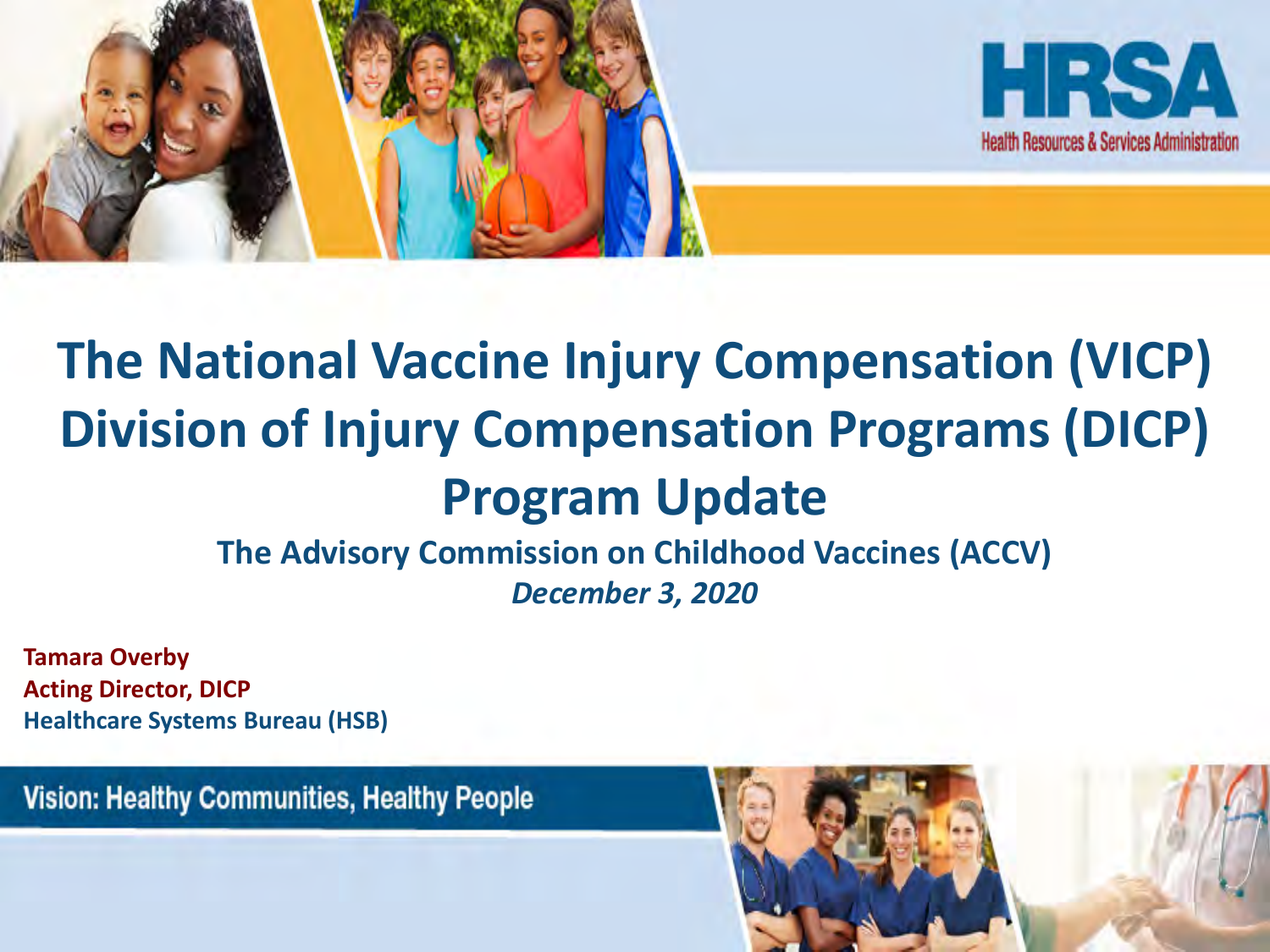# **DICP Update Overview**

- **Update on HRSA VICP Activities**
- **Update from the Department of Justice Vaccine Litigation Office**
- **Update from the ACCV Work Group**
- **Presentations Regarding the VICP NPRM from Guest Speakers**
- **Overview of the Countermeasures Injury Compensation Program**
- **Updates from ACCV Ex Officio Members – FDA, CDC, NIH, OIDP**



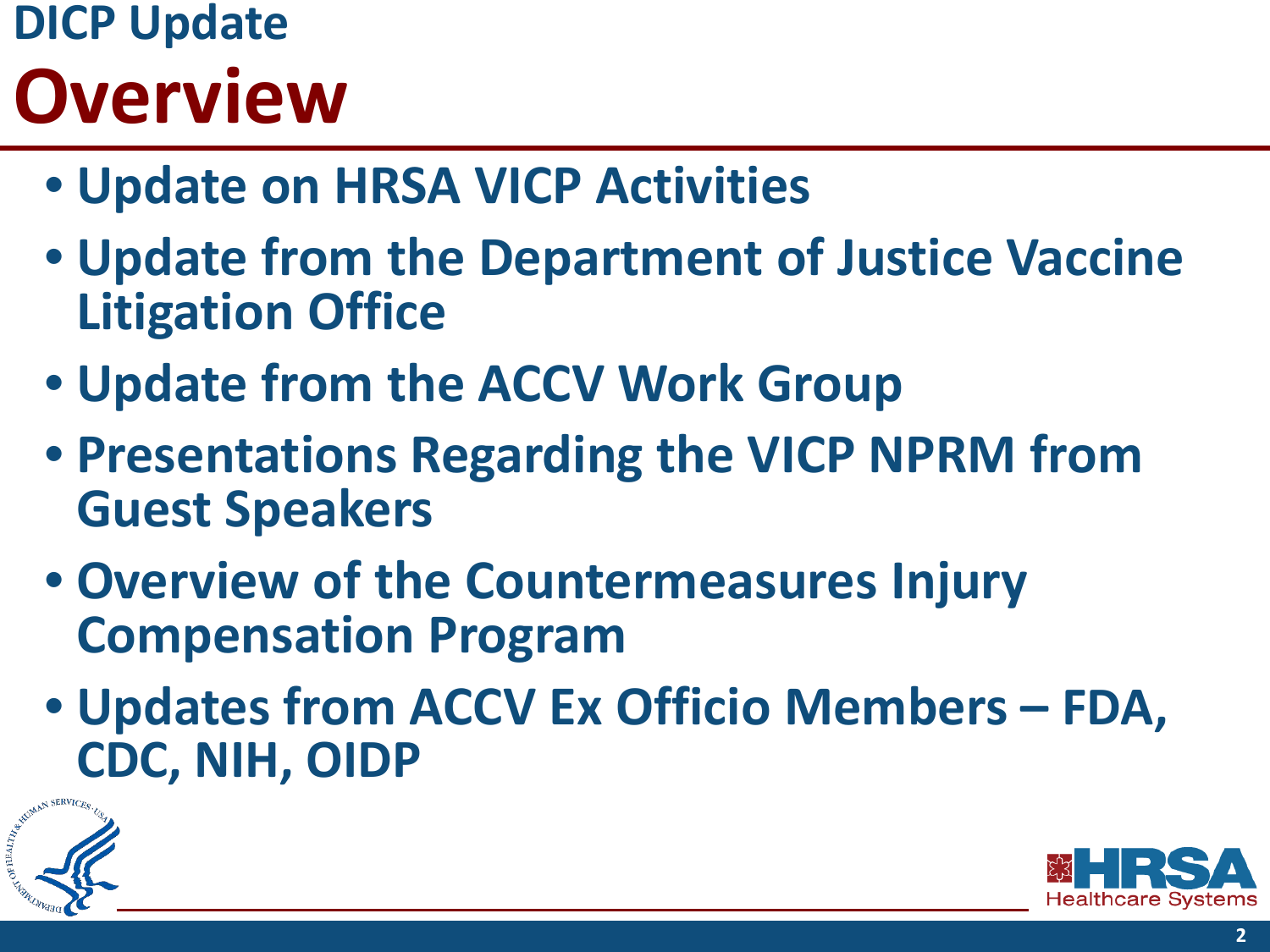#### **DICP Update Number of Petitions Filed as of December 1, 2020**

#### **Average annual number of petitions filed during FY 2011-2016 = 641**

| <b>Fiscal Year (FY)</b> | <b>Adults</b> | Children* | <b>Total</b> |
|-------------------------|---------------|-----------|--------------|
| FY 2017                 | 1,081         | 162       | 1,243        |
| FY 2018                 | 1,114         | 124       | 1,238        |
| FY 2019                 | 1,169         | 113       | 1,282        |
| FY 2020                 | 1,084         | 107       | 1,191        |
| FY 2021                 | 251           | 28        | 279          |

\*Children defined as persons under 18 years of age.



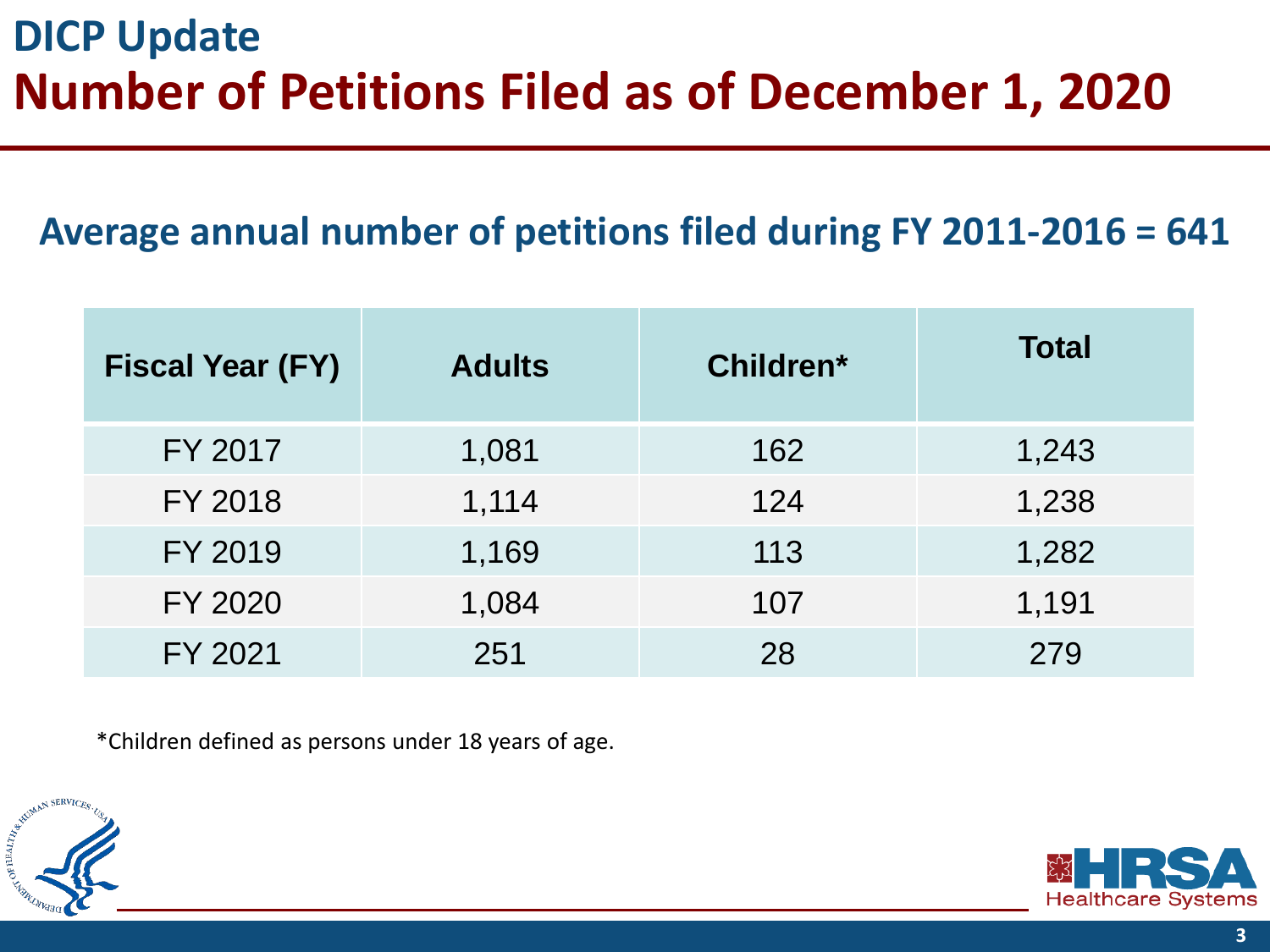#### **DICP Update VICP Petitions Filed by/for Adults vs. Children FY 2010 - FY 2020**

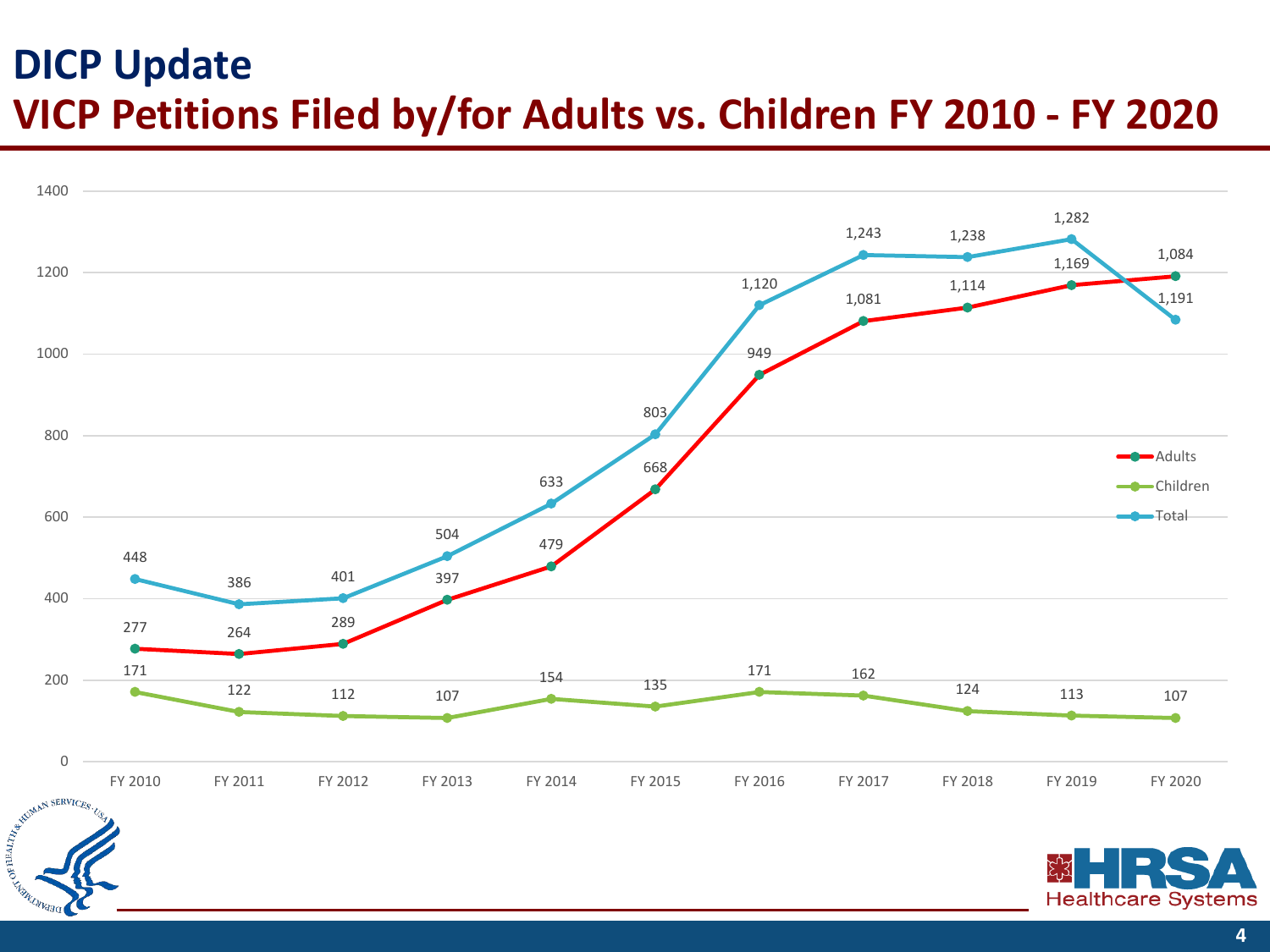#### **Five-Year Trend in Number of Petitions Filed versus Administrative Funding**

| <b>Fiscal Year (FY)</b> | <b>Number of</b><br><b>Petitions Filed</b> | <b>Number of</b><br><b>Petitions</b><br>Percentage<br><b>Change from</b><br><b>Previous FY</b> | <b>Administrative</b><br><b>Funding</b><br>(\$ in millions) | <b>Administrative</b><br><b>Funding</b><br>Percentage<br><b>Change from</b><br><b>Previous FY</b> |
|-------------------------|--------------------------------------------|------------------------------------------------------------------------------------------------|-------------------------------------------------------------|---------------------------------------------------------------------------------------------------|
| <b>FY 2016</b>          | 1,120                                      | 39%                                                                                            | \$7.50                                                      | 0%                                                                                                |
| <b>FY 2017</b>          | 1,243                                      | 11%                                                                                            | \$7.75                                                      | 3%                                                                                                |
| <b>FY 2018</b>          | 1,238                                      | $-0.4%$                                                                                        | \$9.20                                                      | 19%                                                                                               |
| <b>FY 2019</b>          | 1,282                                      | 2%                                                                                             | \$9.20                                                      | $0\%$                                                                                             |
| <b>FY 2020</b>          | 1,191                                      | $-16%$                                                                                         | \$10.20                                                     | 11%                                                                                               |



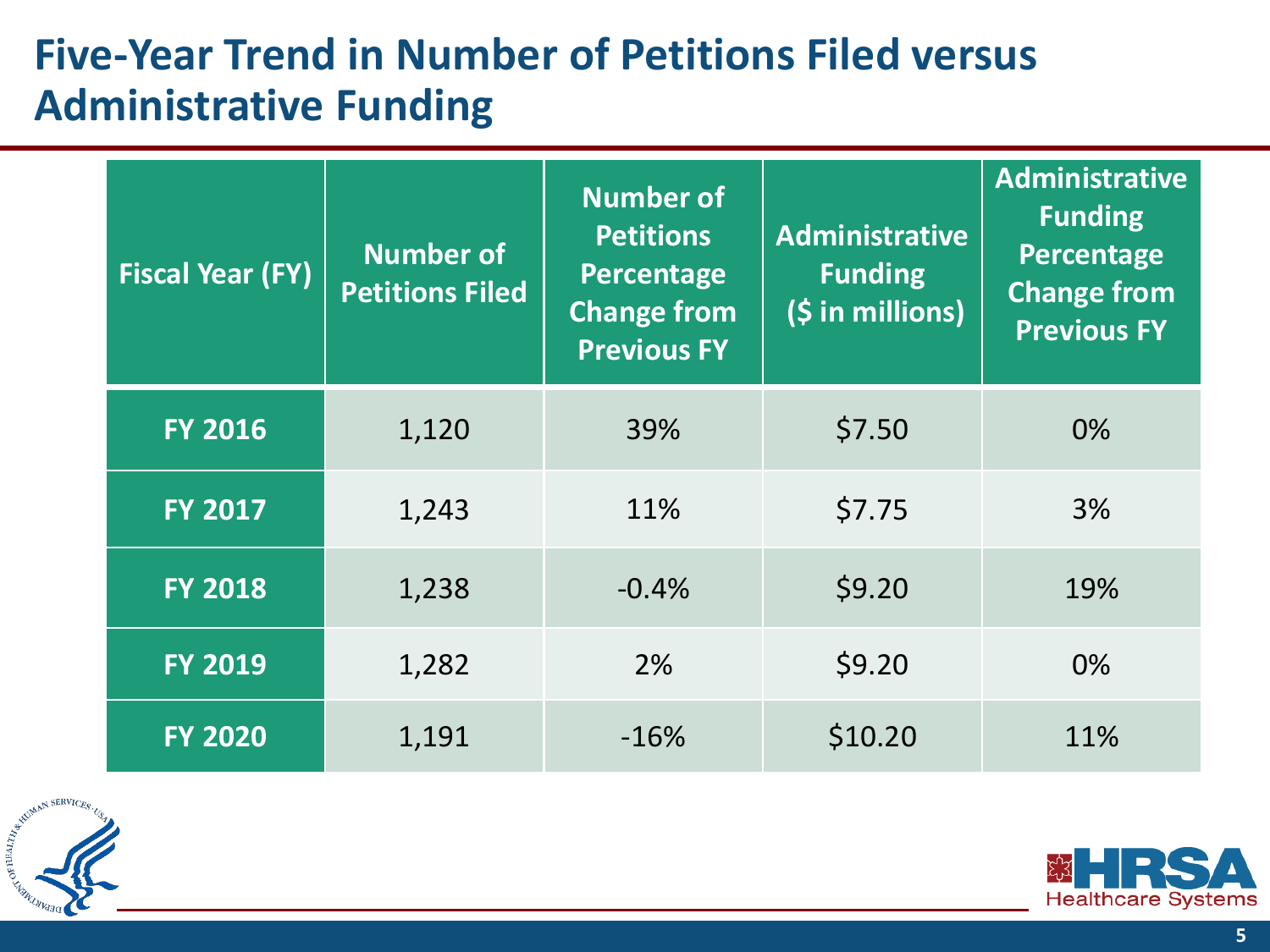### **Number of Petitions Awaiting Review As of November 30, 2020**

| <b>Fiscal Year (FY)</b> | <b>Adults</b> | <b>Children</b> | Petitions<br><b>Awaiting</b><br><b>Review</b> |
|-------------------------|---------------|-----------------|-----------------------------------------------|
| <b>FY 2019</b>          | 34            | $\Omega$        | 34                                            |
| <b>FY 2020</b>          | 765           | 31              | 796                                           |
| <b>FY 2021</b>          | 169           | 22              | 191                                           |
| <b>Total</b>            | 968*          | $53**$          | 1,021                                         |

\*About 278 of the 968 petitions have not been activated by Office of Special Masters' Pre-Assignment Review (PAR) because medical records have not been deemed substantially complete.

\*\* About 51 of these 53 petitions have not been activated by PAR because medical records have not been deemed substantially complete.



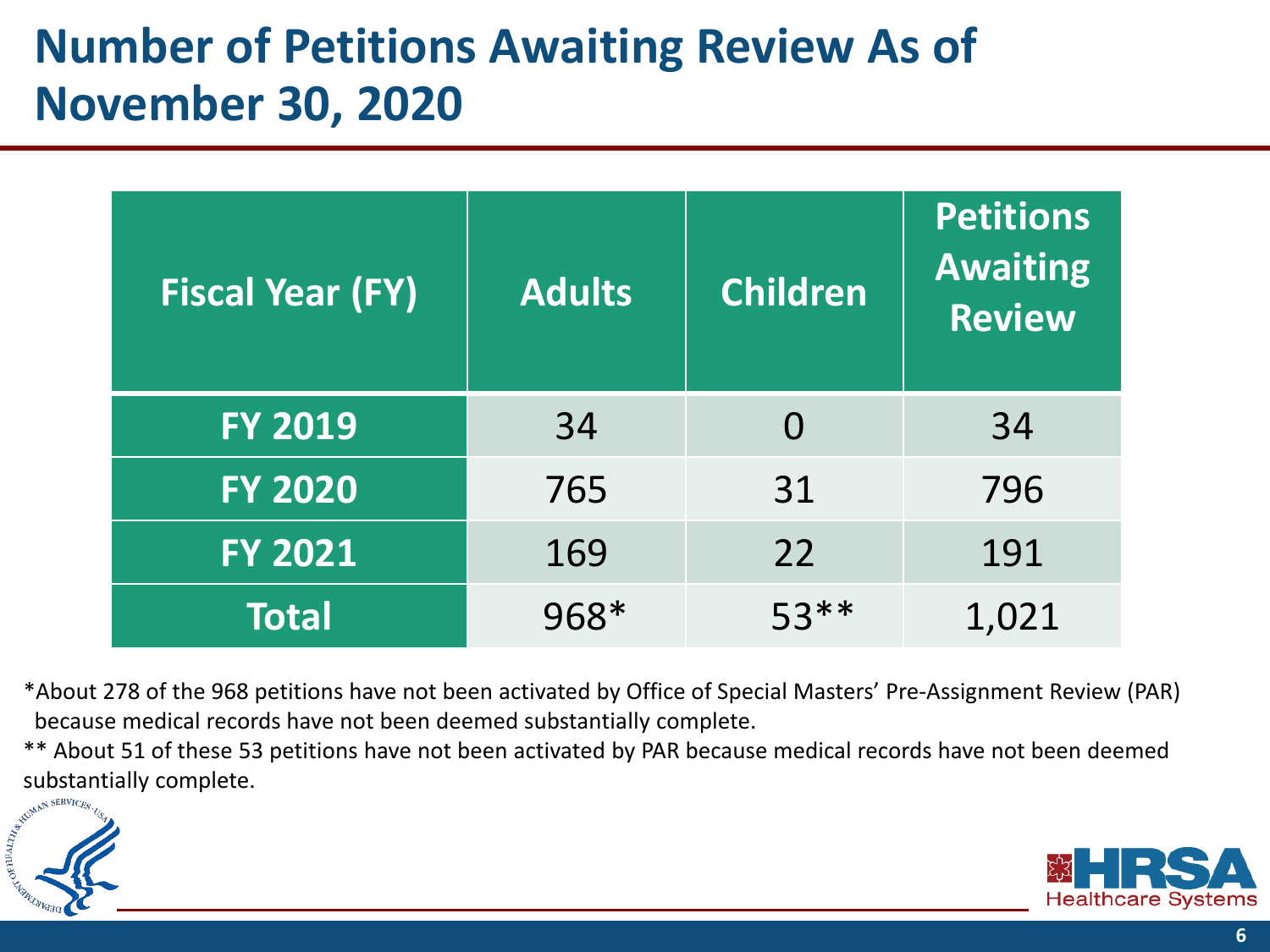#### **DICP Update Award Amounts Paid as of December 1, 2020**

| <b>Fiscal Year</b><br>(FY) | <b>Petitioners'</b><br><b>Award</b> | <b>Attorneys' Fees &amp;</b><br><b>Costs</b> |
|----------------------------|-------------------------------------|----------------------------------------------|
| FY 2017                    | \$252,245,933                       | \$29,853,373                                 |
| <b>FY 2018</b>             | \$199,588,007                       | \$26,915,971                                 |
| FY 2019                    | \$196,217,708                       | \$29,239,950                                 |
| <b>FY 2020</b>             | \$186,885,678                       | \$31,046,394                                 |
| FY 2021                    | \$61,755,706                        | \$6,497,286                                  |



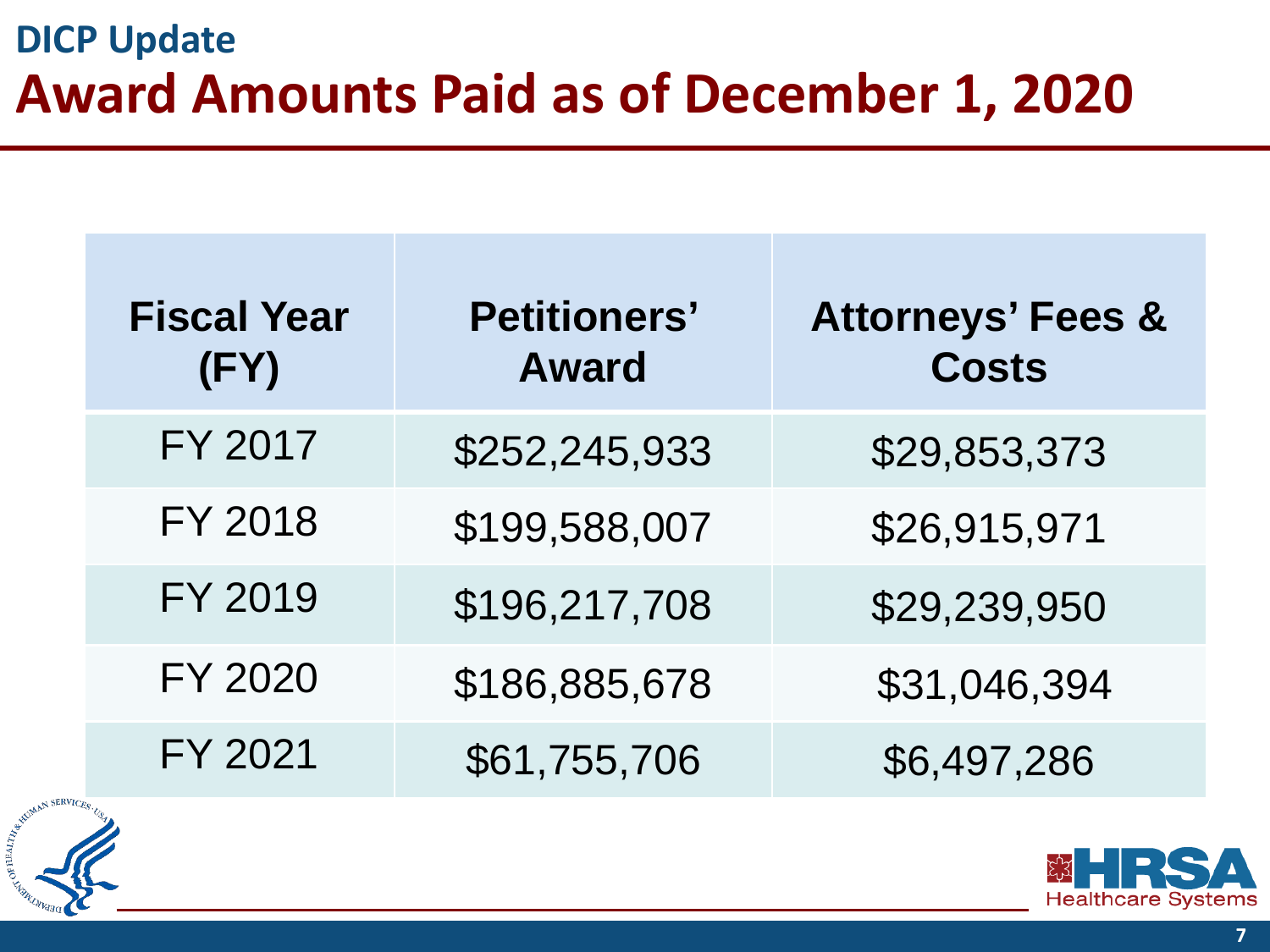### **DICP Update Number of Adjudications as of December 1, 2020**

| <b>Fiscal Year</b><br>(FY) | Compensable | <b>Dismissed</b> | <b>Total</b> |
|----------------------------|-------------|------------------|--------------|
| <b>FY 2017</b>             | 696         | 202              | 898          |
| <b>FY 2018</b>             | 544         | 199              | 743          |
| <b>FY 2019</b>             | 641         | 181              | 822          |
| <b>FY 2020</b>             | 706         | 194              | 900          |
| FY 2021                    | 70          | 24               | 94           |



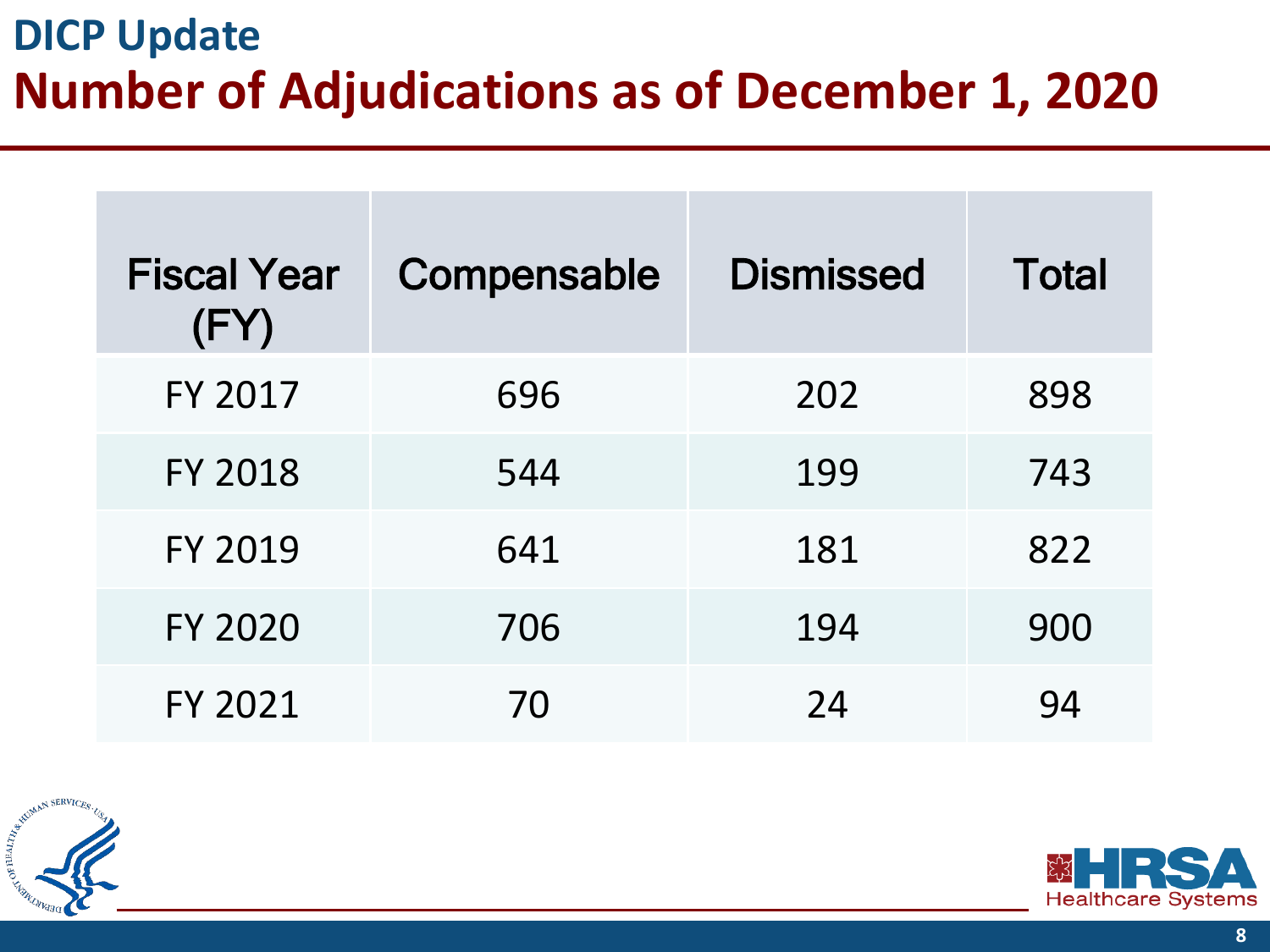#### **DICP Update Adjudication Categories for Petitions Fiscal Years 2019 – 2021 as of December 1, 2020**

| <b>Adjudication</b><br><b>Category</b>                                                        | <b>FY 2019</b>                                  | <b>FY 2020</b>                                  | <b>FY 2021</b>                             |
|-----------------------------------------------------------------------------------------------|-------------------------------------------------|-------------------------------------------------|--------------------------------------------|
| <b>Compensable</b><br>❖ Concession<br>❖ Court Decision<br>(includes proffers)<br>❖ Settlement | 641 (100%)<br>237 (37%)<br>45 (7%)<br>359 (56%) | 706 (100%)<br>265 (37%)<br>47 (7%)<br>394 (56%) | 79 (100%)<br>27 (34%)<br>6(8%)<br>46 (58%) |
| <b>Not Compensable</b>                                                                        | 181                                             | 198                                             | 24                                         |
| <b>Adjudication Total</b>                                                                     | 822                                             | 904                                             | 103                                        |



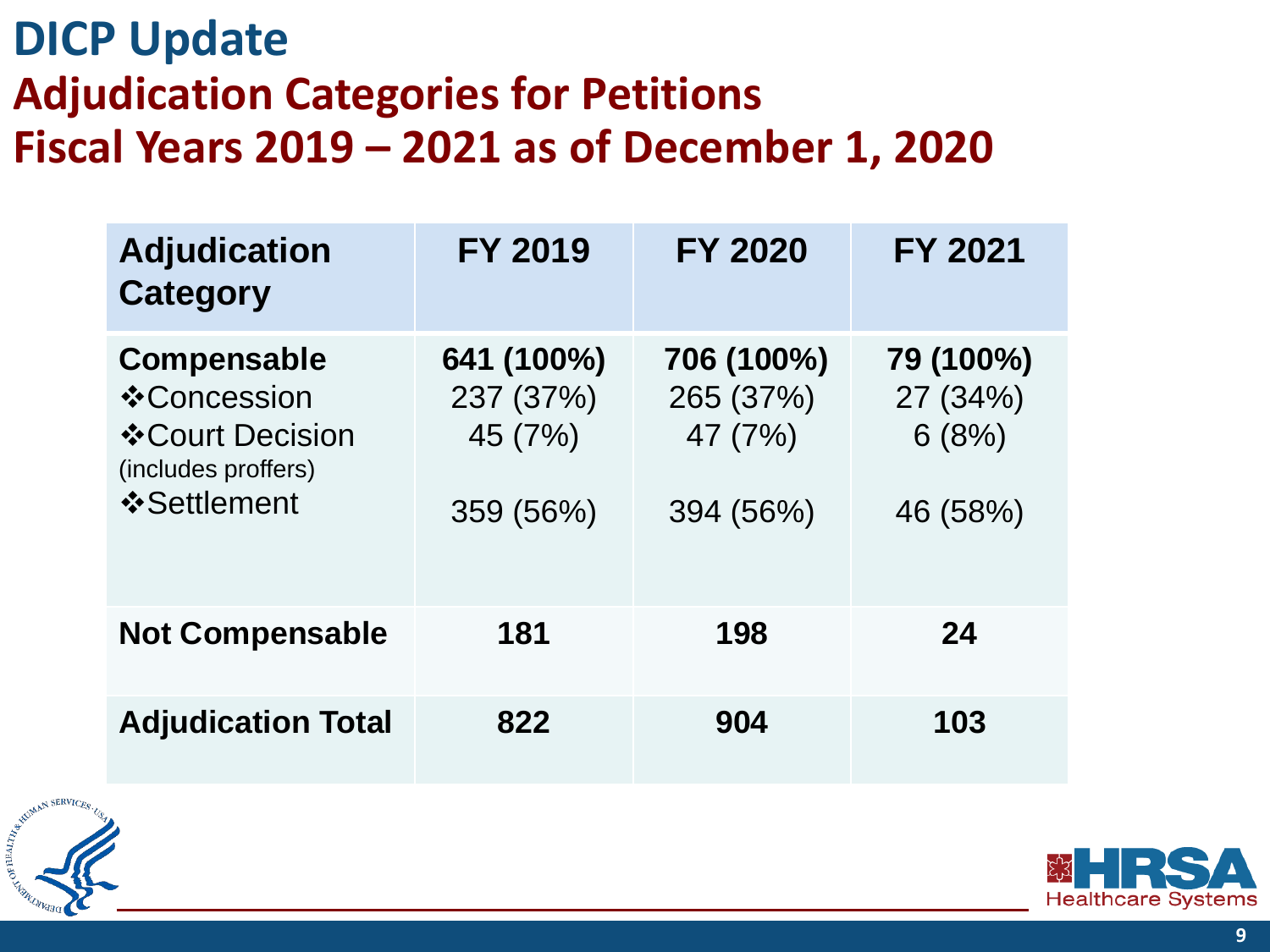### **DICP Update Vaccine Injury Compensation Trust Fund**

#### • **Balance as of September 30, 2020**

• \$4,090,860,617

#### • **Activity from October 1, 2019 to September 30, 2020**

- Excise Tax Revenue: \$310,216,295
- Interest on Investments: \$69,908,203
- Current and Prior Year Refunds: \$4,476,633
- Total Income: \$384,601,131
- Interest as a Percentage of Total Income 18%

Source: U.S. Treasury, Bureau of the Fiscal Service (October 1, 2020)



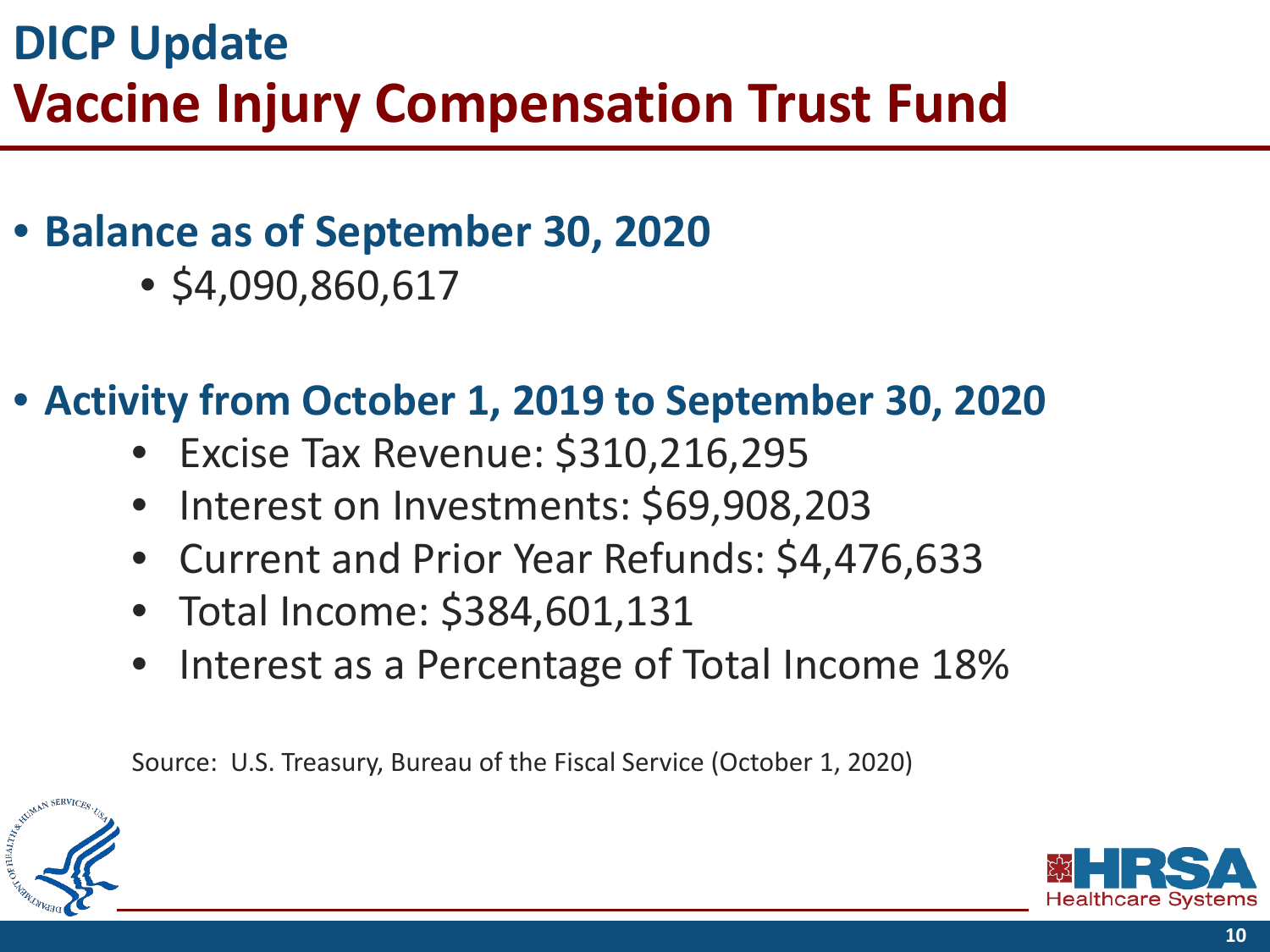# **DICP Update Recent Trends**

- 90% of petitions were filed for adults in the last 2 fiscal years (FY)
- Over 54% of petitions filed in the last 2 FYs allege shoulder injury related to vaccine administration (SIRVA)
- 73% of petitions filed in the last 2 FYs allege an injury from the influenza vaccine
- About 71% of petitions filed are compensated via negotiated settlement since FY 2006 (56% in FY 2020)
- Nearly a 14-month wait for petitions to be reviewed by a HRSA physician



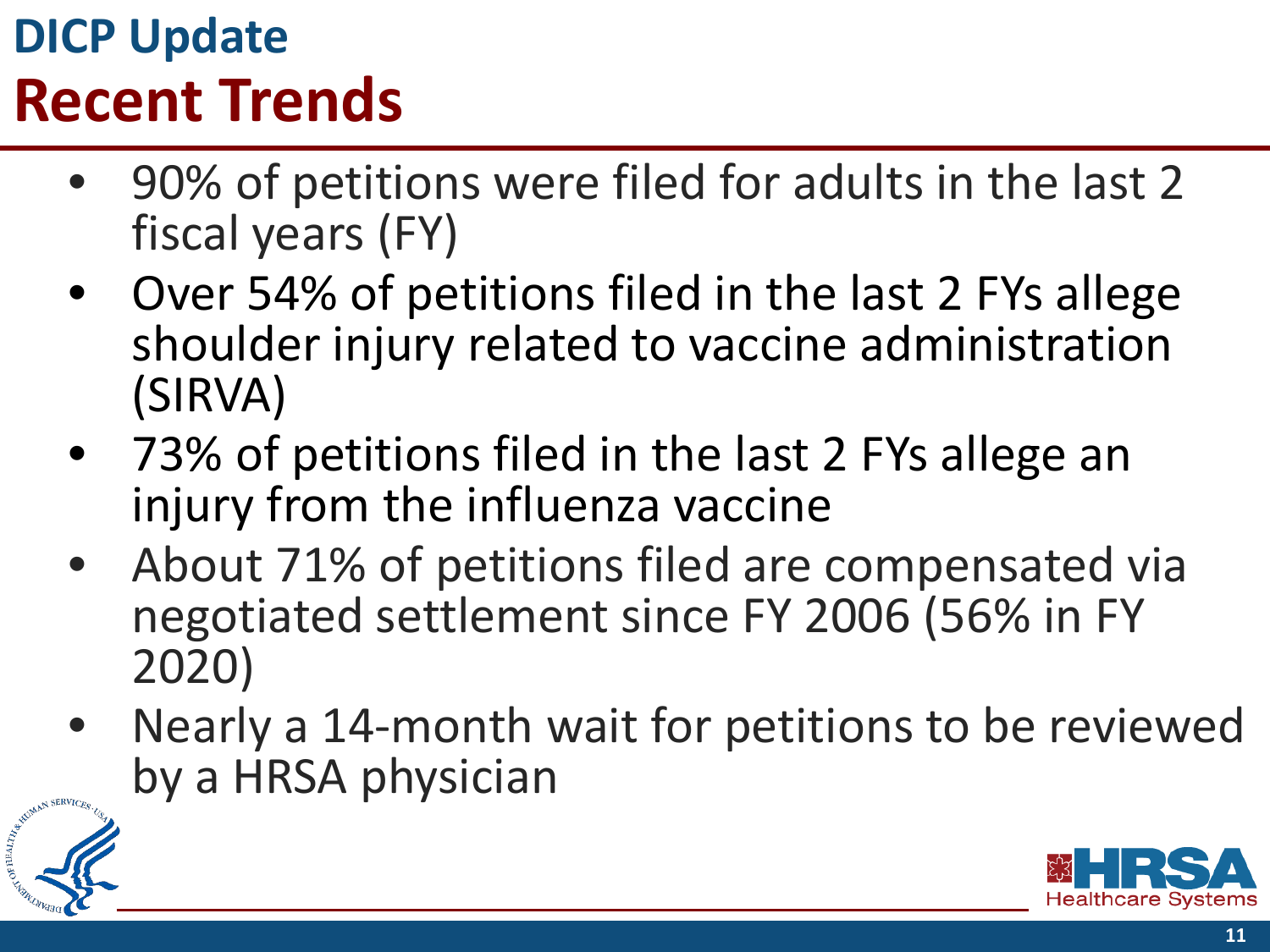### **DICP Update Seeking Nominations for All ACCV Positions**

- (A) three members who are health professionals who have expertise in the health care of children, the epidemiology, etiology, and prevention of childhood diseases, and the adverse reactions associated with vaccines, of whom at least two shall be pediatricians;
- (B) three members from the general public, of whom at least two shall be legal representatives of children who have suffered a vaccine-related injury or death; and
- (C) three members who are attorneys, of whom at least one shall be an attorney whose specialty includes representation of persons who have suffered a vaccine-related injury or death and of whom one shall be an attorney whose specialty includes representation of vaccine manufacturers.
- **Send nominations to Annie Herzog at ACCV@hrsa.gov.**



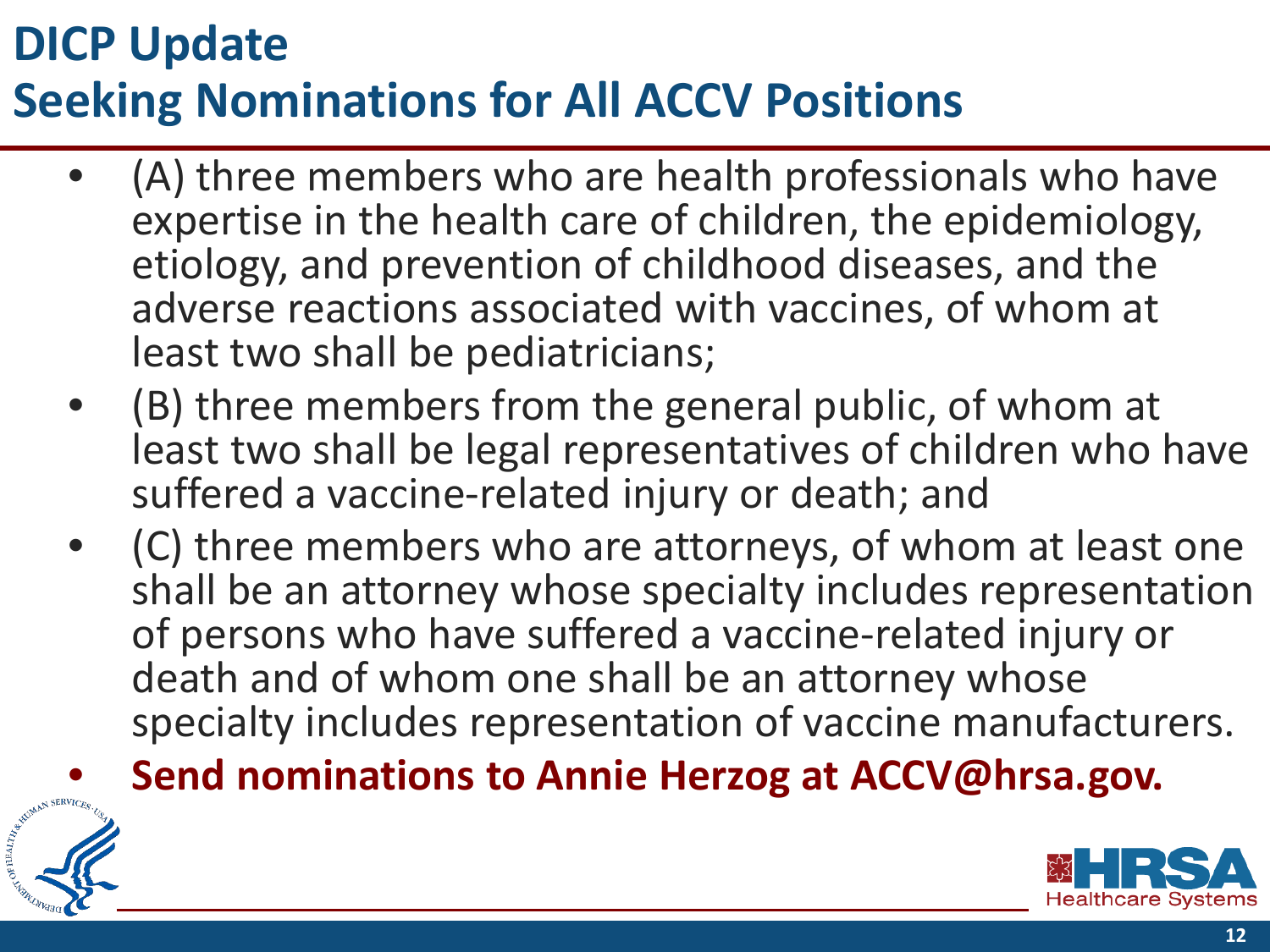**DICP Update Contact Information Public Comment/Participation in Commission Meetings**

**Annie Herzog, ACCV Principal Staff Liaison 5600 Fishers Lane, Room 08N146B Rockville, Maryland 20857 Phone: 301-443-6634 Email: [ACCV@hrsa.gov](mailto:ACCV@hrsa.gov) Web: [hrsa.gov/about/organization/bureaus/hsb/](https://www.hrsa.gov/about/organization/bureaus/hsb/index.html)  Twitter: twitter.com/HRSAgov Facebook: facebook.com/HHS.HRSA**